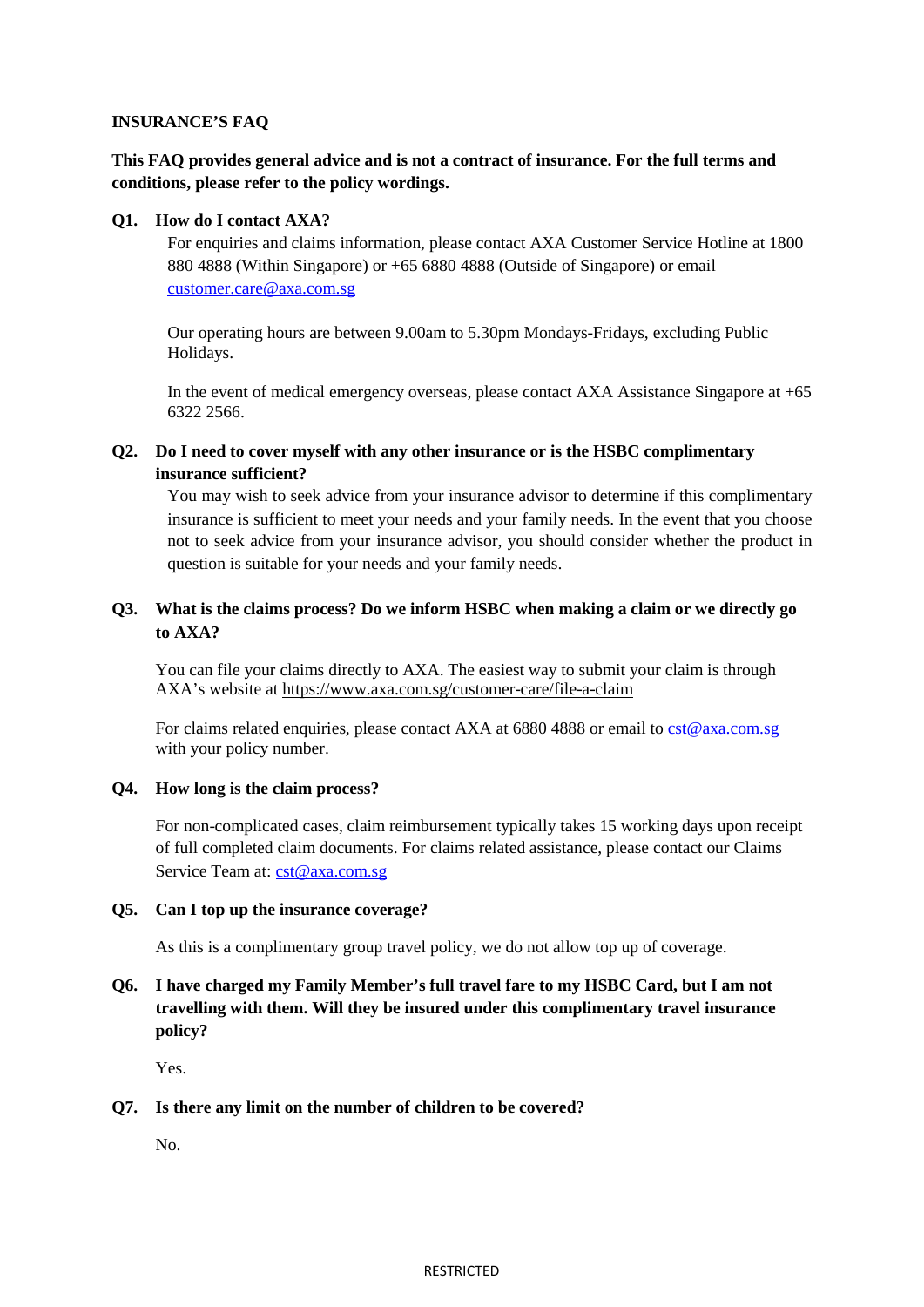## **Q8. How does this complimentary insurance work if I already have existing travel insurance from other insurance companies?**

This insurance will pay on top of your existing insurance if it is a lump sum benefit (e.g. Travel Delay).

For benefits which are on reimbursement basis (e.g. Trip Cancellation), you can only claim the eligible expenses from either of the policies. If you have exhausted the sum insured from one policy, you can submit the remaining excess claim amount to the next policy subject to its terms and conditions.

## **Q9. For benefits where the coverage is up to \$XXX for family, does that mean that the same limits apply if I am claiming for myself?**

The sum insured for family is shared amongst family members travelling together on the same trip. Some benefits come with sub-limits for each person. If this is not indicated, an Insured Person travelling alone can claim up to the Sum Insured indicated for family per trip.

## **Q10. Can my trip which commence from outside of Singapore be covered?**

No. We will only cover trips commencing in Singapore.

#### **Q11. How do I activate the complimentary travel insurance?**

Simply charge your full travel fare to your HSBC Infinite card, including air tickets which have been paid jointly by your HSBC Visa Infinite card and air miles redemption to enjoy automatic coverage of this insurance.

## **Q12. I am a supplementary cardholder, can I also be covered under the complimentary travel insurance?**

Yes, as long as you had charged your full travel fare to the HSBC card.

#### **Q13. What is defined as a full travel fare?**

It refers to the total fare for the public transport such as flight, rail or cruise for your trip which is fully charged to your HSBC Card by the transport company or travel agent. This also includes air tickets paid jointly by your HSBC Visa Infinite card and air miles redemption.

## **Q14. What is the definition of "children"?**

"Child(ren)" refers to child(ren) who is between one (1) and twenty-five (25) years of age, not married, not employed and is residing in the same household and in the same country of residence as the Cardholder.

#### **Q15. What is defined as "family members"?**

"Family Members" mean the Cardholder's legal spouse, parents and/or parents-in-law, siblings and legitimate Child(ren).

## **Q16. I have used frequent flyer miles to redeem my air tickets but paid for the taxes with my HSBC card, will I be eligible for the complimentary travel insurance?**

Yes, you will be eligible for the complimentary travel insurance.